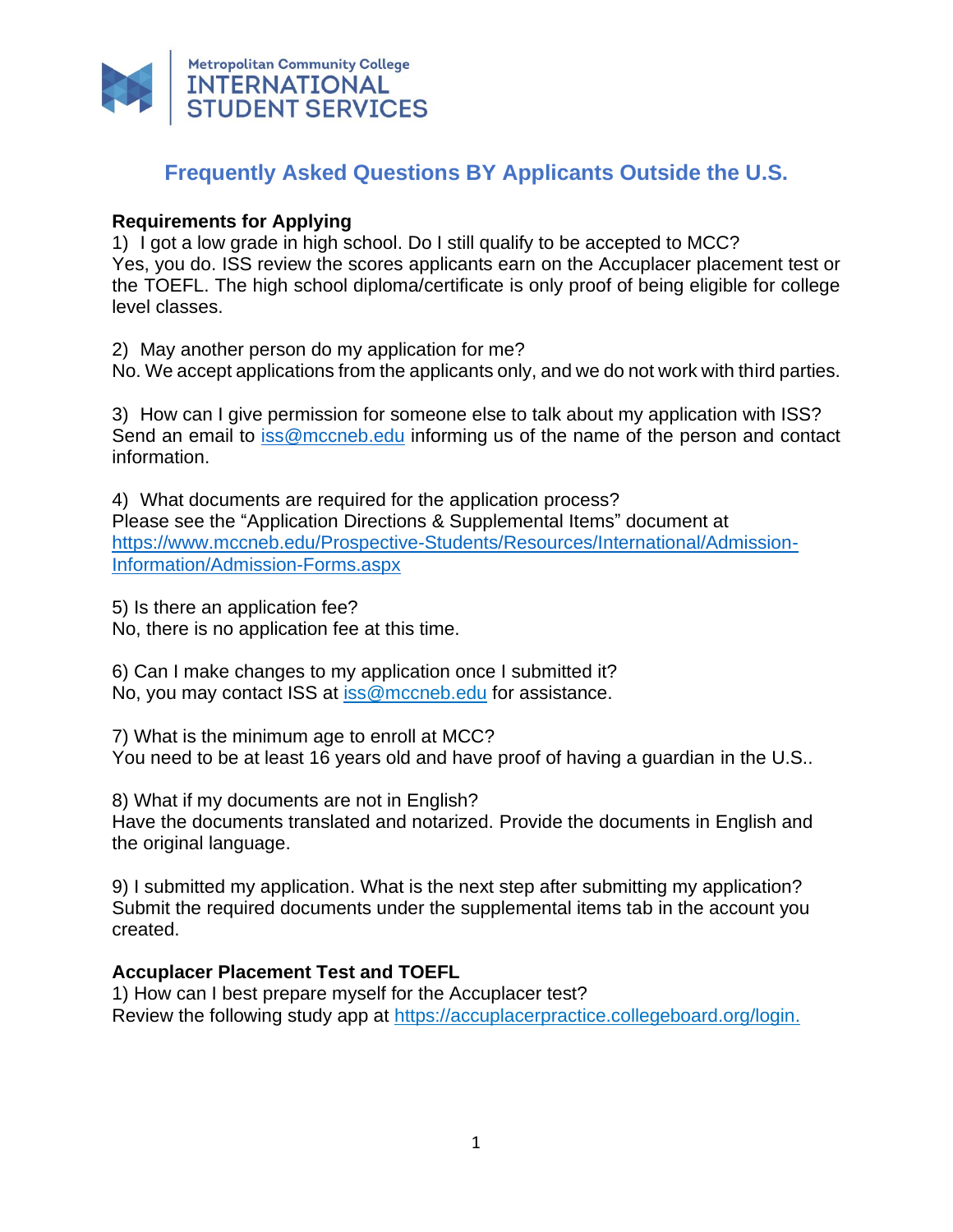2) If I wait for the available date to take the TOEFL and miss the deadline, can I take the TOEFL in the U.S once I get accepted?

No, ISS needs the TOEFL scores to determine if English language proficiency for admission. The Accuplacer placement test/TOEFL is part of the requirement for the application. MCC does not offer the TOEFL.

3) What happens if I get a low score on my Accuplacer placement test or TOEFL? You may continue practicing English and retake the test in the future. ISS can defer your application to future quarter.

## **Financial Documents**

1) My family or I do not have enough funds as stated on the Financial Affidavit. May I get accepted then find a job to pay my tuition?

No, ISS needs proof showing that applicants or their financial sponsors can support themselves. After you have been accepted, register full time, and have an active SEVIS record, you may apply for a job on campus.

2) Can I submit multiple bank statements?

Yes, as long as the bank statements total the amount stated on the Financial Affidavit.

3) Can I have more than one sponsor?

Yes, each sponsor must provide an official bank statement or letter that is stamped or signed by a bank representative. Each sponsor must sign the Financial Affidavit.

## **Health Insurance**

1) Do I need the MCC health insurance? What if I have my own health insurance? Yes, you are required the health insurance provided by MCC. If you have your own insurance, you may keep it, but it does not waive the requirement to have insurance through MCC's provider.

# **Program of Study**

1) Which programs does MCC offer? MCC offers [certificate of achievement\\*](https://www.mccneb.edu/Academics/Programs-of-Study.aspx), [associate degrees,](https://www.mccneb.edu/Academics/Programs-of-Study.aspx) and credit English as a [Second Language](https://www.mccneb.edu/Academics/Academic-Affairs/Dean-and-Support-Areas/Academic-Success/ESL.aspx) classes.

\*F-1 students may not declare career certificates.

# **General Questions**

1) I want my family to come to the U.S. with me. Who may I bring with me to the U.S? You may only apply for your spouse or children to be F-2 dependents.

2) What happens if I miss the deadline?

You can request your application to be deferred to the next available quarter.

3) What can I do if I don't remember my password?

Go to the log in and click on "forget password" and follow the prompts.